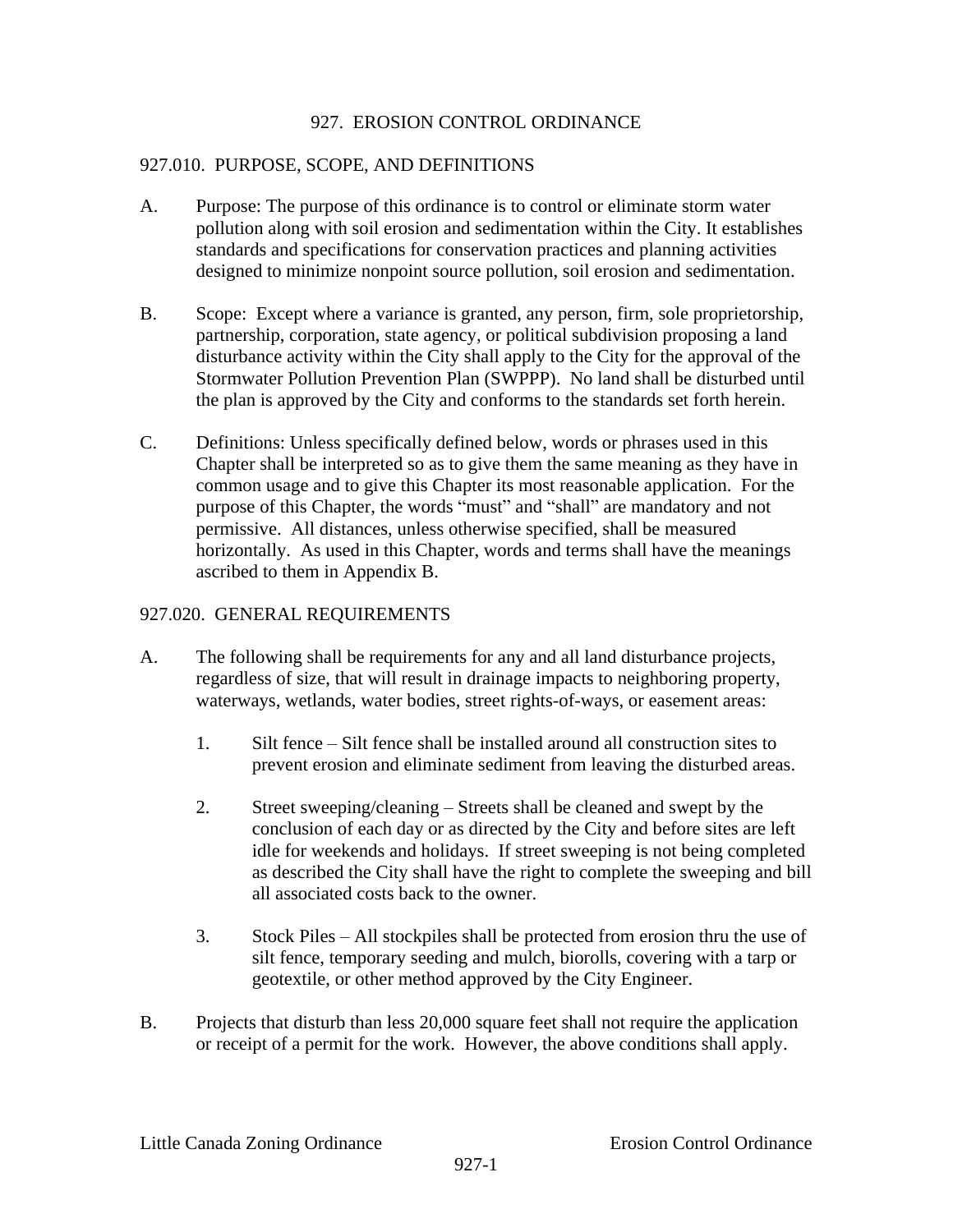### 927.030. SWPPP

- A. General Criteria for SWPPP. The SWPPP shall be required for any project that disturbs 20,000 square feet or more and shall meet the following criteria:
	- 1. Minimize, in area and duration, exposed soil and unstable soil conditions.
	- 2. Minimize disturbance of natural soil cover and vegetation.
	- 3. Protect receiving water bodies, wetlands and storm sewer inlets.
	- 4. Protect adjacent properties from sediment deposition.
	- 5. Minimize off-site sediment transport on trucks and equipment.
	- 6. Minimize work in and adjacent to water bodies and wetlands.
	- 7. Maintain stable slopes.
	- 8. Avoid steep slopes and the need for high cuts and fills.
	- 9. Minimize disturbance to the surrounding soils, root systems and trunks of trees adjacent to site activity that are intended to be left standing.
	- 10. Minimize the compaction of site soils.
- B. SWPPP Requirements.The SWPPP shall include the following on all relevant plans and drawings:
	- 1. Site plans for existing and proposed conditions. A complete site plan and specifications, signed by the person who designed the plan shall be drawn to an easily legible scale, shall be clearly labeled with a north arrow and a date of preparation, and shall include, at a minimum, the following information:
		- a. Project map An 8.5 by 11 inch United States Geological Survey (USGS) 7.5 minute quad or equivalent map indicating site boundaries and existing elevations, property lines and lot dimensions in relation to surrounding roads, buildings and other structures, and other significant geographic features.
		- b. Identification of all natural and artificial water features (including drain tiles) on site and within 1/2 mile of project boundary, including, but not limited to lakes, ponds, streams (including intermittent streams), wetlands, natural or artificial water diversion or detention areas, subsurface drainage facility, stormwater conveyance, and storm sewer catch basins. If the site is less than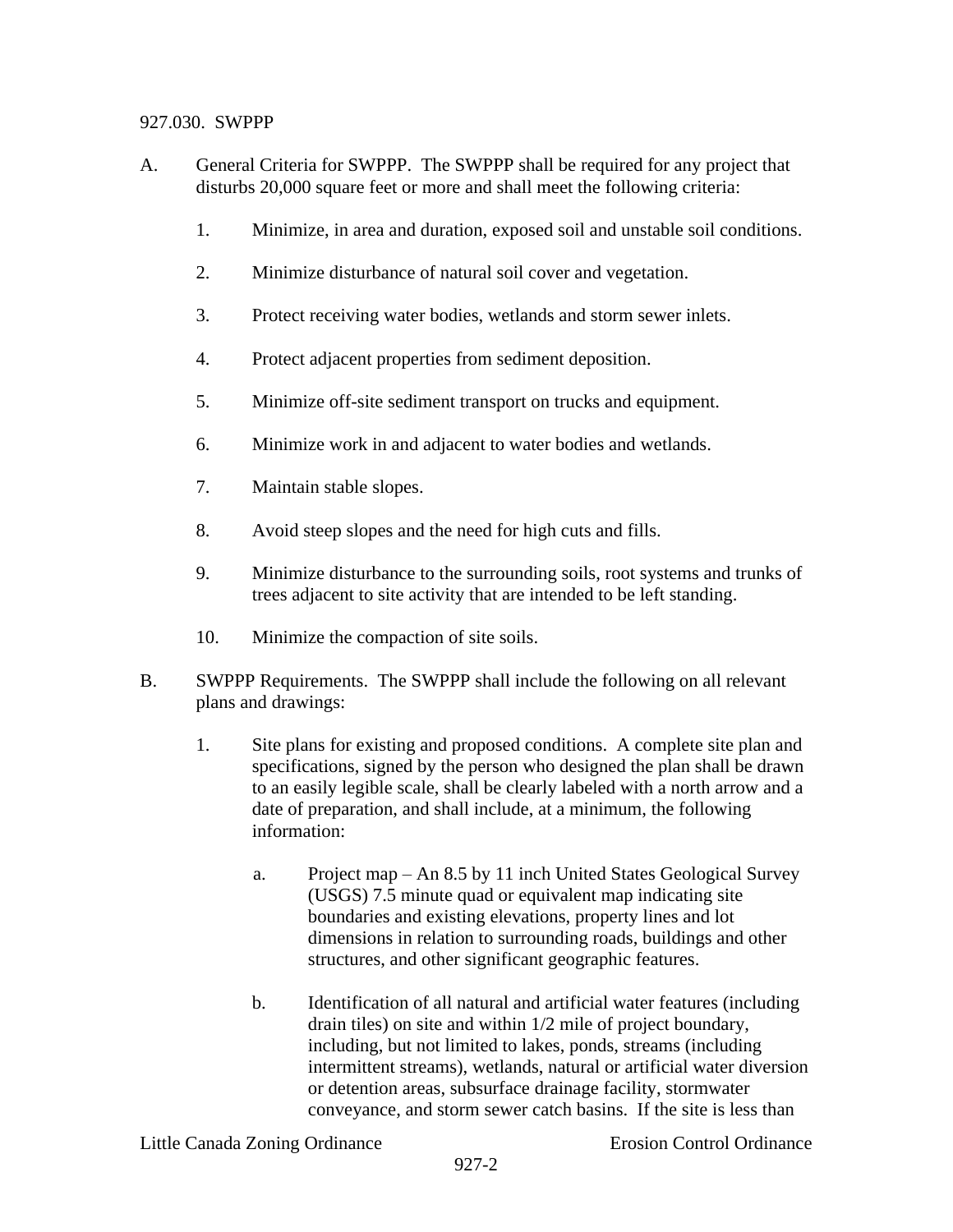one (1) acre, water features should be shown within 200-feet of the site. Show ordinary high water marks of all navigable waters, 100 year flood elevations and delineated wetland boundaries, if any. If not available, appropriate flood zone determination or wetland delineation, or both, may be required at the applicant's expense.

- c. Map of watershed drainage areas showing direction of flow for pre and post construction drainage and soil types.
- d. If the site has proposed infiltration basins or when deemed necessary by the Engineer, then the following information shall also be included; infiltration rates, depth to bedrock, and depth to seasonal high water table.
- e. Existing and proposed grades showing drainage on and adjacent to the site.
- f. Existing and proposed impervious surfaces.
- g. Steep slopes of 12% more.
- h. Location of all areas not to be disturbed during construction including trees, vegetation, and appropriated areas for infiltration.
- i. Proposed grading or other land-disturbing activity including areas of grubbing, clearing, tree removal, grading, excavation, fill and other disturbance; areas of soil or earth material storage
- j. When deemed necessary by the Engineer, the following information shall be included; quantities of soil or earth material to be removed, placed, stored or otherwise moved on site, and delineated limits of disturbance.
- k. Locations of proposed runoff control, erosion prevention, sediment control, and temporary and permanent soil stabilization measures.
- l. If more than 10 acres are disturbed and drained to a single point of discharge, temporary sediment basins must be installed, however, if the site has special waters as determined by the City or defined by the NPDES Construction Permit requirements, then temporary sediment basins must be installed where 5 or more acres are disturbed. When site restrictions do not allow for a temporary sediment basin, equivalent measures such as smaller basins, check dams, and vegetated buffer strips can be included.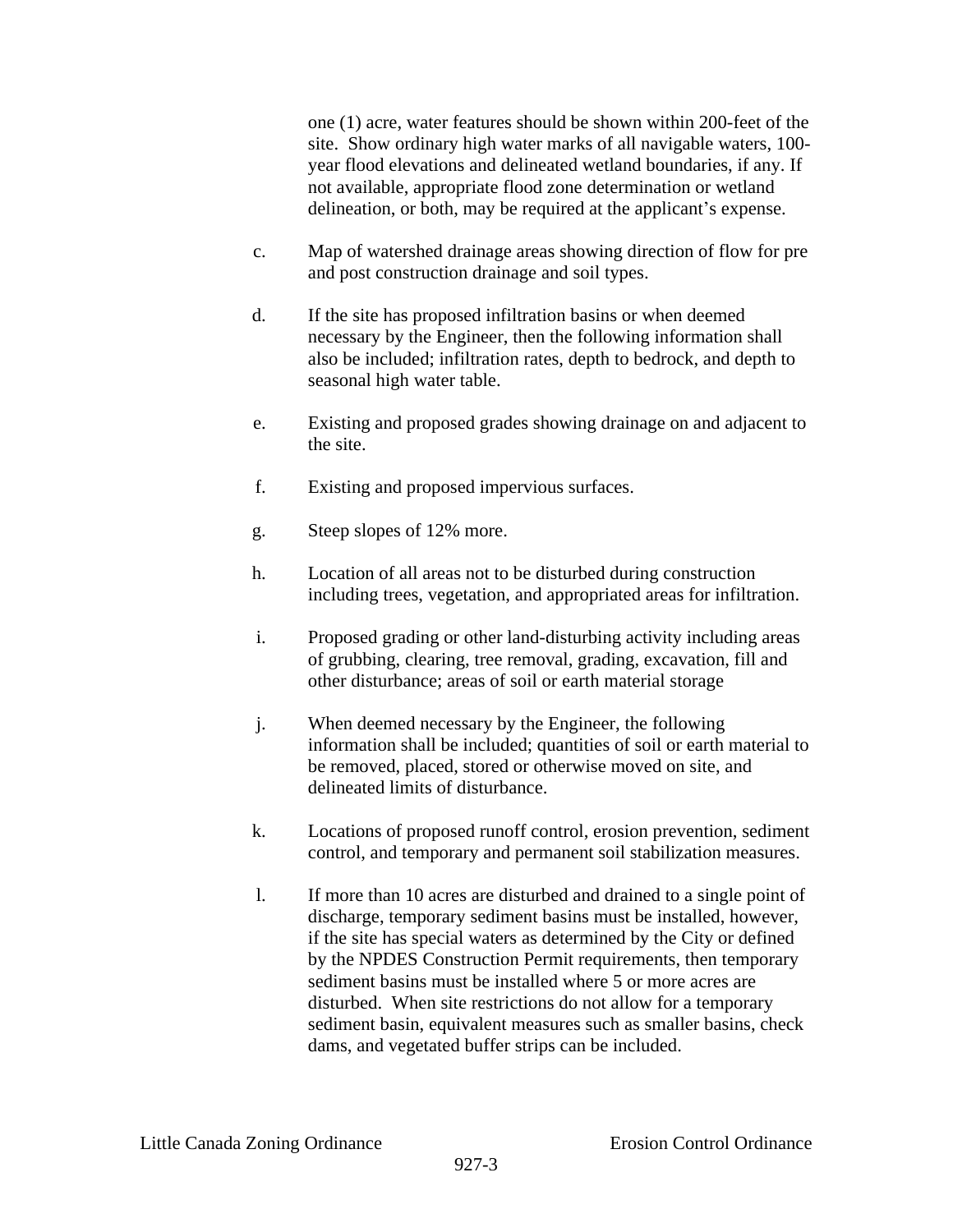- 2. SWPPP Specifications. The Stormwater Pollution Prevention Plan (SWPPP) shall include a specifications section that addresses and includes the following requirements:
	- a. For all land disturbing activities covering one (1) acre or more, the applicant shall comply with all requirements of the NPDES Phase II regulations.
	- b. Identification of the nature of the construction activity and the potential for sediment and other pollutant discharges from the site.
	- c. Designation of an individual to oversee implementation of the SWPPP and provide a chain of responsibility.
	- d. Stockpiles of soil or other materials subject to erosion by wind or water shall be covered, vegetated, enclosed, fenced on the down gradient side or otherwise effectively protected from erosion in accordance with the amount of time the material will be on site and the manner of its proposed use. No stockpiling is allowed in the street.
	- e. Measures and procedures to reasonably minimize site soil compaction.
	- f. Provide that all silt fences used for erosion and sedimentation control and all other temporary controls shall not be removed until the City has determined that the site has been permanently stabilized and shall be removed within 30 days thereafter.
	- g. Methods to prevent sediment damage to adjacent properties and sensitive environmental areas such as water bodies, plant communities, rare, threatened and/or endangered species habitat, wildlife corridors, greenways, etc.
	- h. Design and construction methods to stabilize steep slopes.
	- i. Measures to control the quality and quantity of stormwater leaving a site before, during, and after construction.
	- j. Stabilization of all waterways and outlets.
	- k. Protection of storm sewer infrastructure from sediment loading/plugging.
	- l. Precautions taken to contain sediment when working in or crossing water bodies.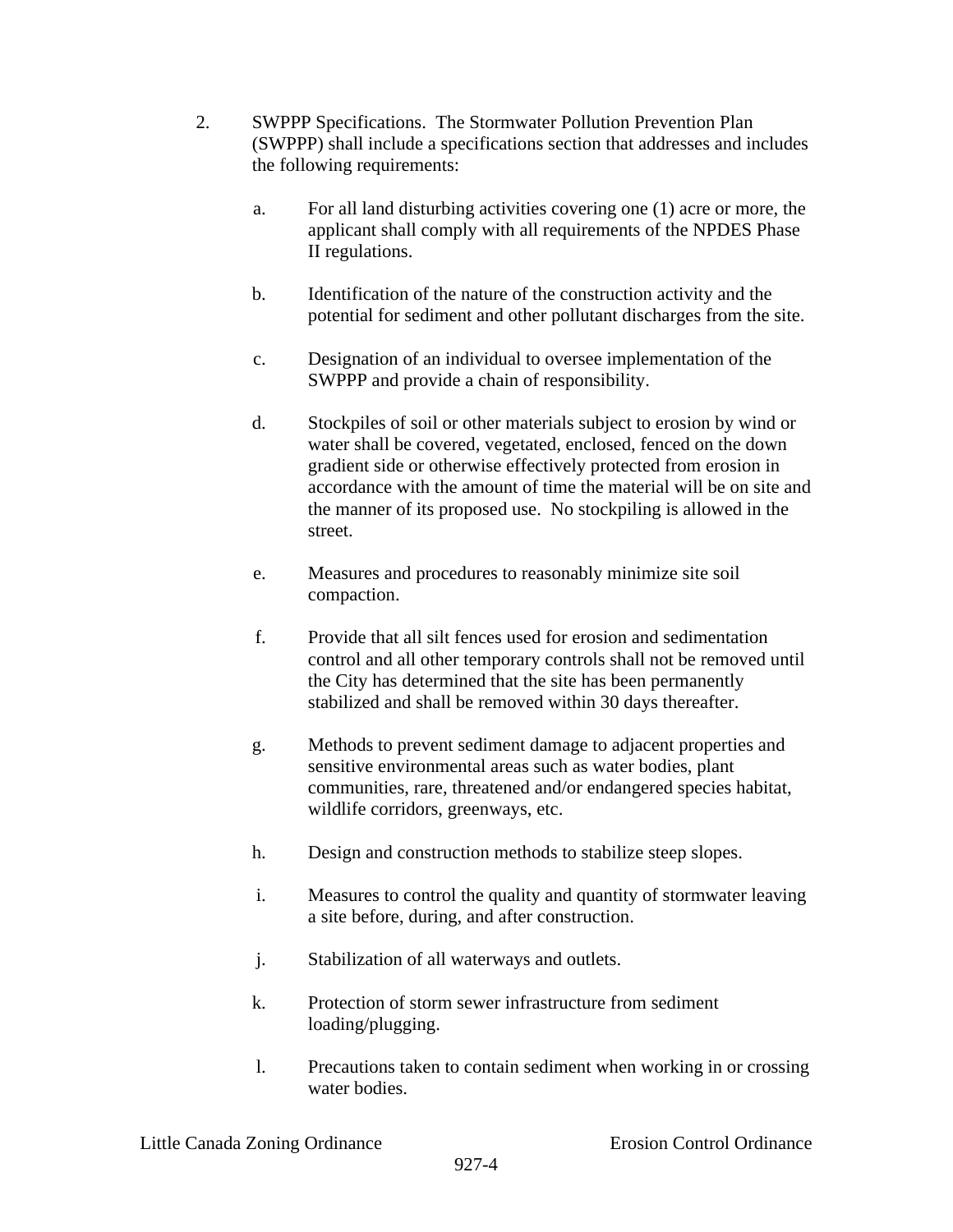- m. Stabilization of disturbed areas, including utility construction areas, as soon as possible.
- n. Protection of outlying roads from sediment and mud from construction site activities.
- o. Disposal of collected sediment and floating debris.
- p. Any mitigation measures required as a result of any review conducted for the project (e.g. wetland mitigation, etc.).
- q. Any additional measures to comply with surface and groundwater standards in sensitive areas (e.g. karst areas, trout stream watersheds, etc.).
- 3. Schedule of events. A detailed schedule indicating dates and sequence of land alteration activities; implementation, maintenance and removal of erosion and sedimentation control measures; and permanent site stabilization measures shall be provided.
- 4. Monitoring and inspection. A detailed description of how erosion control, sediment control and soil stabilization measures implemented pursuant to the SWPPP will be monitored, maintained and removed. The SWPPP must identify a person knowledgeable and experienced in erosion and sediment control who will oversee the implementation of the SWPPP and the installation, inspection, and maintenance of the temporary and permanent stormwater management system. This person shall have completed an approved training and certification program. For sites less than one (1) acre, the person who will oversee the implementation of the SWPPP does not need to have completed approved training unless the site is directly adjacent to a water body.
- 5. Other information. The City will require additional or modified information as warranted.
	- a. On the request of an applicant proposing to landscape an improved residential property and a finding that certain required information is not needed to assess the characteristics of the property and the adequacy of proposed control measures, the City may reduce the submittal requirements of this section.
	- b. On a determination that the condition of the soils is unknown or unclear and that additional information is required to find that an applicant's proposed activity will meet the standards and purposes of this rule, the City may require soil borings or other site investigation to be conducted and may require submission of a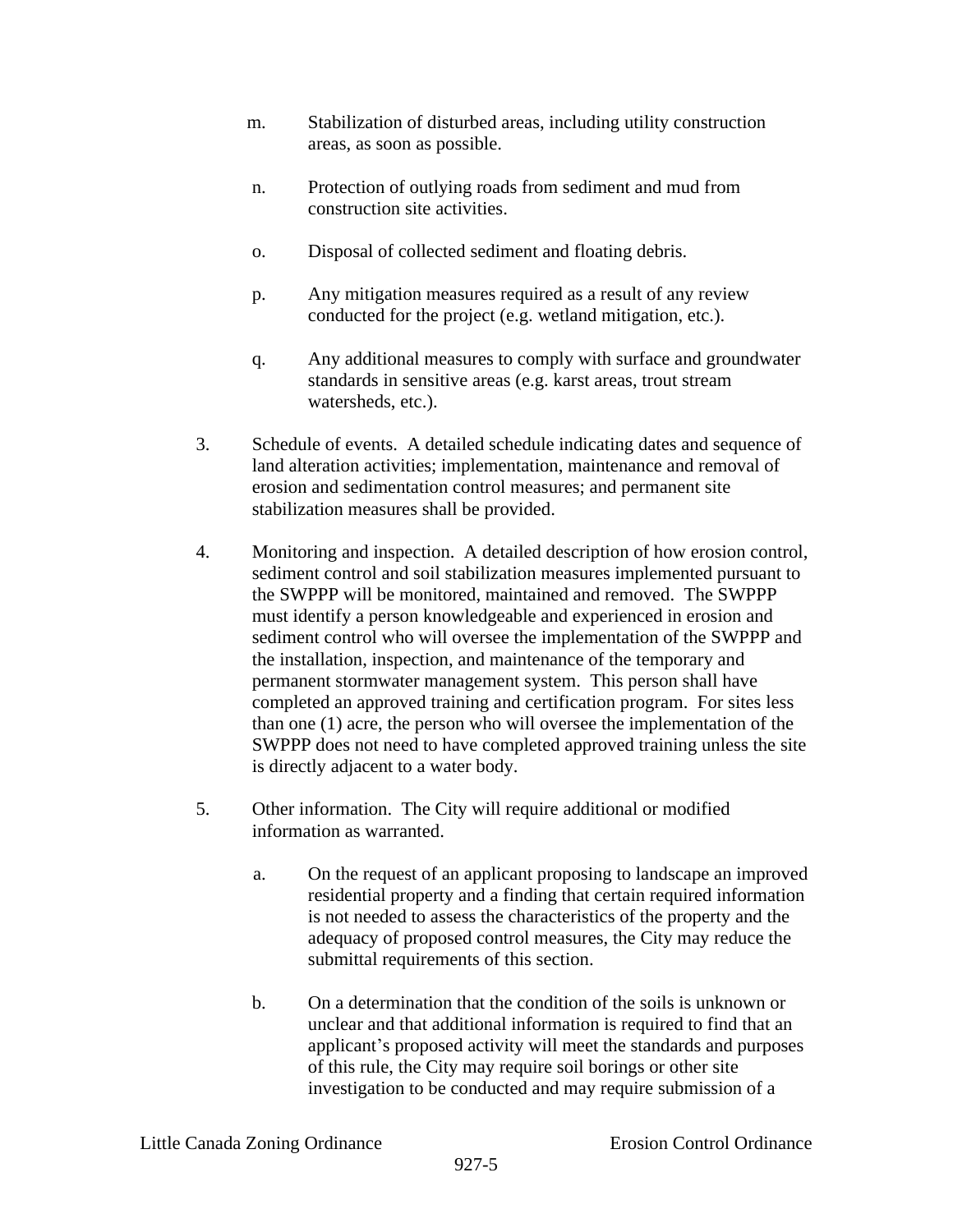soils engineering or geology report. The report shall include the following as requested by the City.

- (1) Data and information obtained from the requested site investigation.
- (2) A description of the types, composition, permeability, stability, erodibility and distribution of existing soils on site.
- (3) A description of site geology.
- (4) Conclusions and revisions, if any, to the proposed landdisturbing activity at the site or the erosion control plan, including revisions of plans and specifications.
- c. The SWPPP shall be modified when there is a change in design, operation, maintenance, weather or seasonal conditions that have a significant effect on discharge and/or inspections indicate that the plan is not effective and existing BMPs are not controlling pollutants and discharges from the site.
- C. SWPPP Performance Standards and Design Criteria. All SWPPPs shall be reviewed by the City for effectiveness of erosion and sediment control measures in the context of the site topography and drainage. Proposed design, suggested location and phased implementation of effective, practicable stormwater pollution prevention measures for SWPPPs shall be designed, engineered and implemented using the following performance standards and design criteria.
	- 1. Runoff easements If a stormwater management plan involves directing some or all runoff from the site, the applicant shall obtain from adjacent property owners any necessary easements or other property interests concerning flowage of water.
	- 2. Scheduling site activities The applicant shall schedule site activities to lessen their impact on erosion and sediment creation.
	- 3. Minimize exposed soil The applicant shall minimize the amount of exposed soil. Mass grading should be avoided and sequencing promoted.
	- 4. Perimeter sediment controls Perimeter sediment control measures shall be properly installed by the builder before construction activity begins. Such structures may be adjusted during dry weather to accommodate short term activities, such as those that require very large vehicles. As soon as this activity is finished or before rainfall, the erosion and sediment control structures must be returned to the configuration specified by the City. A sediment control inspection as part of the footing inspection will be done.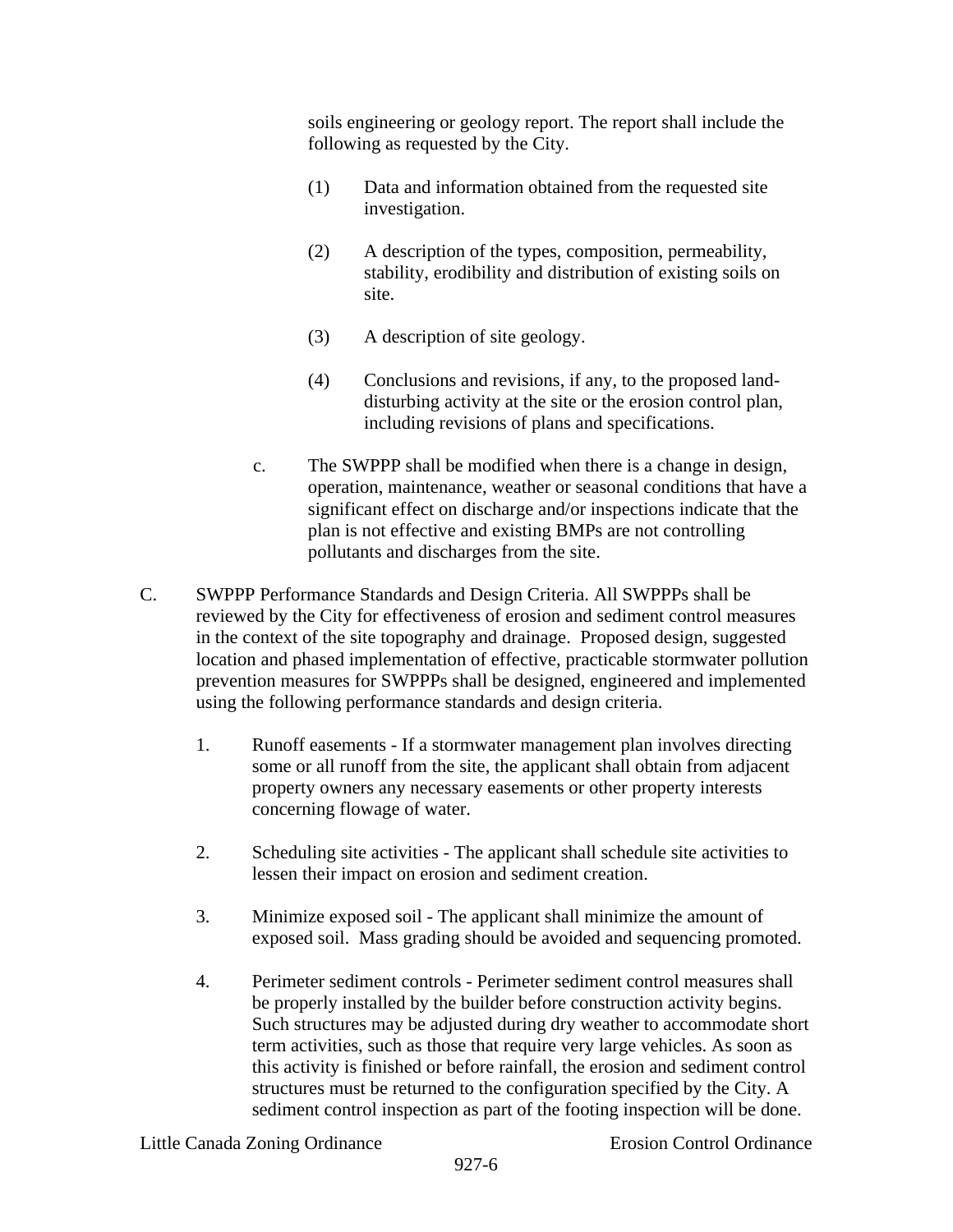- 5. Channel protection Channels shall be diverted around disturbed areas if practical, or other channel protection measures will be required. The normal wetted perimeter of any temporary or permanent drainage channel must be stabilized within 200 lineal feet from the property edge, or from a point of discharge to any surface water. Stabilization must be completed within 24 hours of connecting to surface water. Sediment control is required along channel edges to reduce sediment reaching channel.
- 6. Outlet Protection- pipe outlets must have energy dissipation installed within 24 hours of connection to a surface water.
- 7. Erosion and sediment control methods The applicant shall control runoff as follows (a and b or a and c):
	- a. All exposed soil areas with a continuous positive slope that are within 200 lineal feet of any surface water, or any conveyance (curb, gutter, storm sewer inlet, drainage ditch, etc.) to a surface water, must have temporary or permanent cover year round. The area shall be stabilized if it has not been worked for seven (7) days on slopes greater than three feet horizontal to one foot vertical (3:1), fourteen (14) days on slopes ranging from 3:1 to 10:1 and twenty-one (21) days for flatter slopes. On sensitive sites exposed soil areas with a greater than three feet horizontal to one foot vertical (3:1) shall be stabilized in three (3) days and all other cases seven (7) days. All exposed soil areas must have temporary erosion protection or permanent cover no later than November 1st regardless of the stabilization requirements listed above. All exposed soils from construction activities taking place after November 1<sup>st</sup> must provide temporary erosion protection or permanent cover by the end of the work day.
	- b. If more than 10 acres are disturbed and drained to a single point of discharge temporary sediment basins must be installed. When site restrictions do not allow for a temporary sediment basin, equivalent measures such as smaller basins, check dams, and vegetated buffer strips can be included.
	- c. For disturbed areas less than ten (10) acres sedimentation basins are encouraged, but not required. The applicant shall install erosion and sediment controls at locations directed by the City. Minimum requirements include silt fences, rock check dams, or other equivalent control measures along slopes. Silt fences, rock check dams, etc. must be regularly inspected and maintained.
- 8. Sediment basins related to impervious surface area Where a project's ultimate development replaces surface vegetation with one or more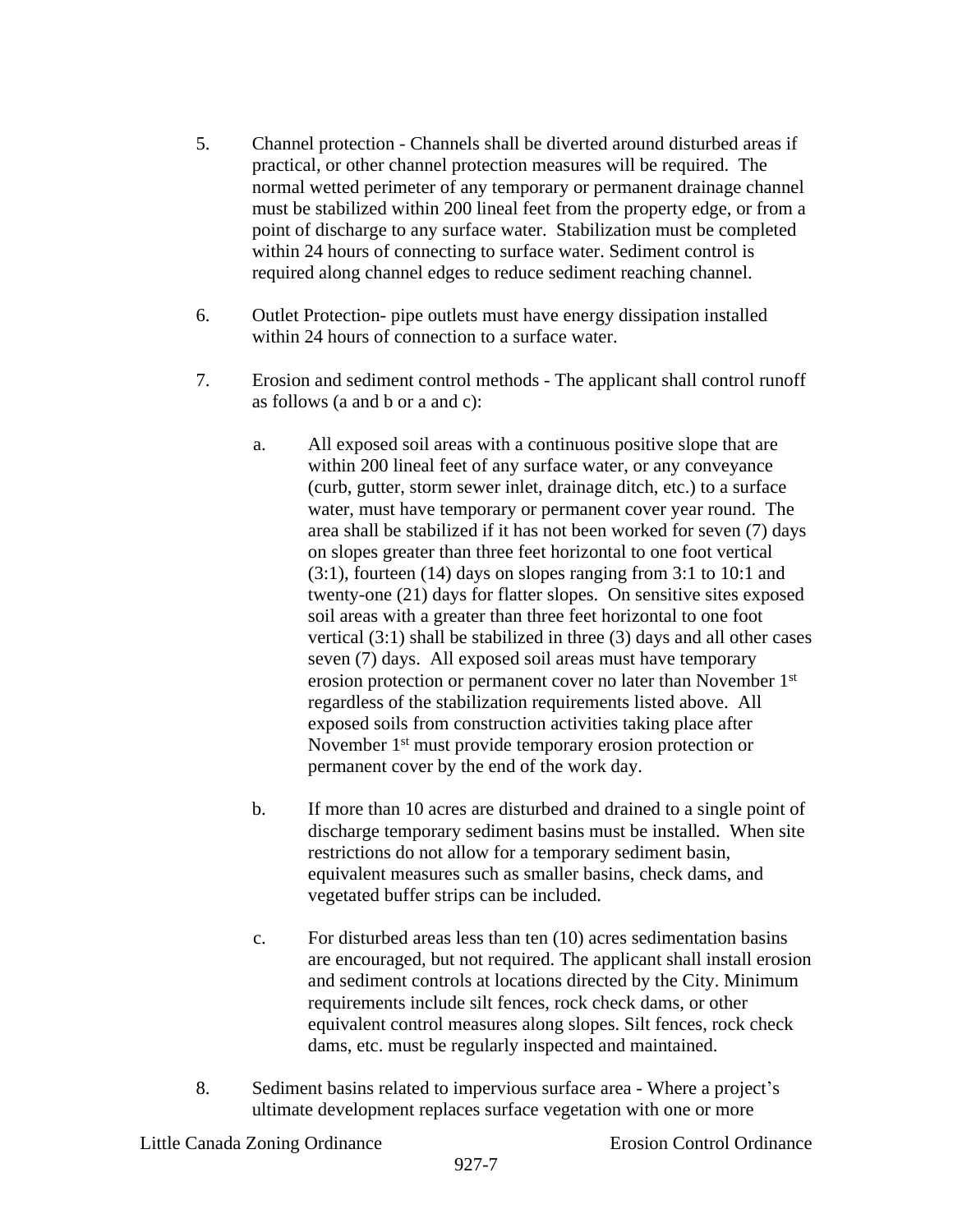cumulative acres of impervious surface, and all runoff has not been accounted for in a City's existing stormwater management plan or practice, runoff from the 2  $\frac{1}{2}$ -inch 24-hour storm event shall be treated.

- 9. Silt fence Silt fence shall be properly installed by being trenched and buried at least six inches into the soil. Generally, sufficient silt fence will be required to contain sheet flow runoff generated at an individual site.
- 10. Stockpile protections For soil stockpiles greater than ten (10) cubic yards the toe of the pile must be more than twenty-five (25) feet from a road, drainage channel or stormwater inlet. If left for more than seven (7) days, they must be stabilized with mulch, vegetation, tarps or other means. If left for less than seven (7) days, erosion from stockpiles must be controlled with perimeter control devices such as silt fence. If for any reason a soil stockpile is located closer than twenty-five (25) feet from a road, drainage channel or stormwater inlet, it must be controlled with perimeter control devices immediately.
- 11. Vehicle entrances Temporary rock construction entrances must be installed and maintained wherever vehicles enter and exit a site. The design of this entrance shall take into consideration the amount of traffic that will be entering and exiting the site. Construction entrances shall be stabilized with  $1-1/2$ "  $-3$ " clear aggregate or an approved equal. On sites with high traffic, the City may require wash racks, wash ponds or other means of minimizing sediment leaving the site.
- 12. Street cleaning Streets shall be cleaned and swept by the conclusion of each day or as directed by the City and before sites are left idle for weekends and holidays. If street sweeping is not being completed as described the City shall have the right to complete the sweeping and bill all associated costs back to the owner.
- 13. Dewatering treatment required Sediment laden water that is being removed from the site by pumping or trenching shall be treated to remove a minimum of 80 percent removal of suspended solids before discharge. Water may not be discharged in a manner that causes erosion to receiving channels or flooding of the discharge site.
- 14. Storm drain protection All storm drain inlets shall be protected during construction with control measures as approved by the City. These devices shall remain in place until final stabilization of the site. A regular inspection and maintenance plan shall be developed and implemented to assure these devices are operational at all times. Storm drain protection devices along with all erosion control measures shall be inspected by the developer or his assignees a rainfall.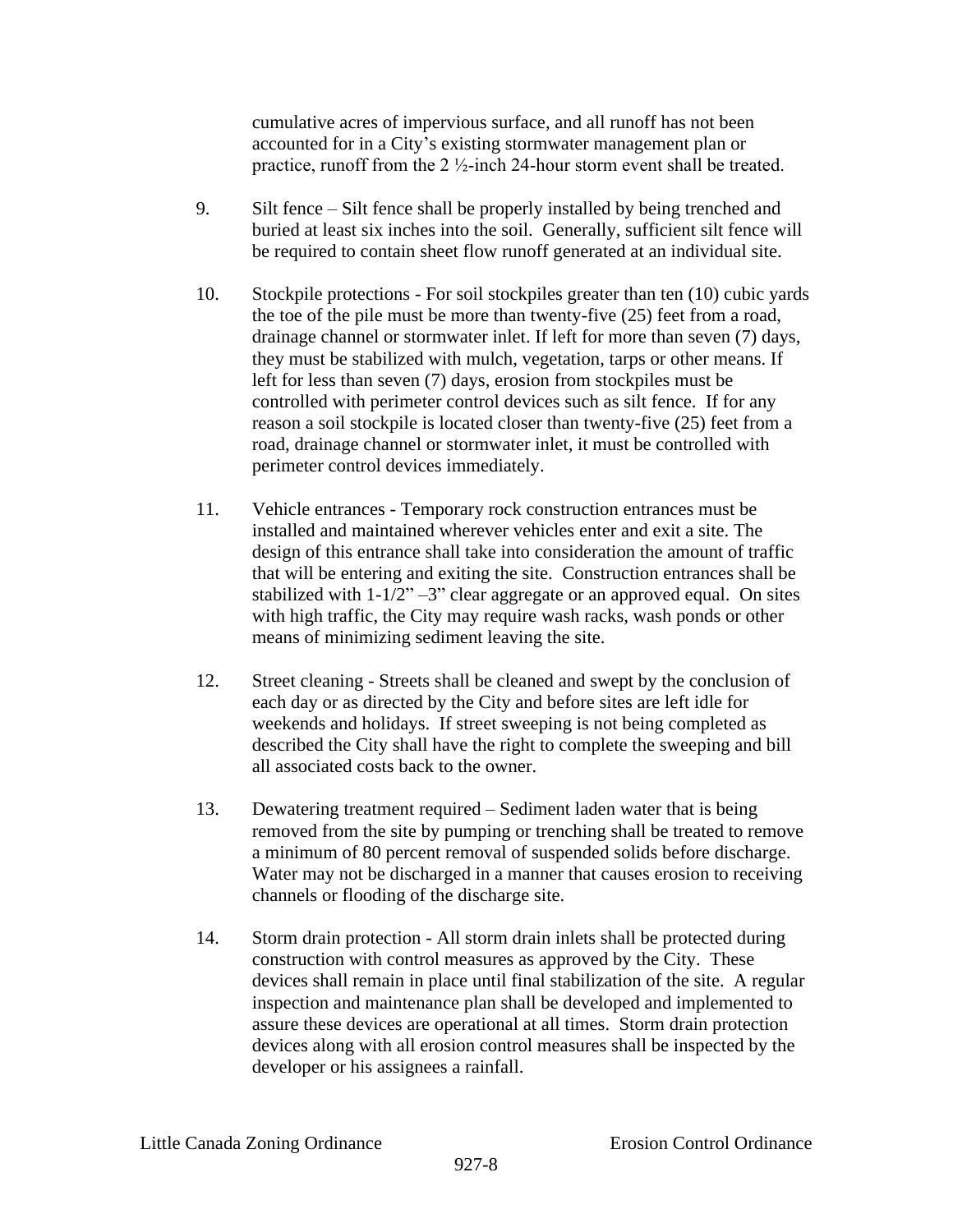- D. Applicant inspections and maintenance The applicant shall be responsible for inspections and maintenance on the site.
	- 1. Inspections and maintenance must be documented and readily available for review. Inspections are required as follows:
		- a. Once every 7 days on exposed soil areas.
		- b. Within 24 hours after a one half inch rain event over 24 hours.
		- c. Once every 30 days on stabilized areas.
		- d. As soon as runoff occurs or prior to resuming construction on frozen ground.
	- 2. Maintenance is required as follows:
		- a. When sediment reaches 1/3 the height of the BMP on perimeter control devices, sediment must be removed within 24 hours.
		- b. If the perimeter control device is not functional it must be repaired or replaced within 24 hours.
		- c. Temporary sediment basins shall be maintained when sediment reaches  $\frac{1}{2}$  the outlet height or  $\frac{1}{2}$  the basin storage volume. Basin must be drained or sediment removed within 72 hours.
		- d. Construction site vehicle entrance and exit locations sediment must be removed from paved surfaces within 24 hours of discovery.
- E. Review The City shall complete a review the SWPPP concurrent with the grading and erosion control plan from the developer.
	- 1. Permit Required Prior to commencement of any work, written documentation of approval of the SWPPP must be gained.
	- 2. Denial If the City of Little Canada determines that the SWPPP does not meet the requirements of this ordinance, the City shall not issue a permit for the land disturbance activity. The SWPPP must be resubmitted for approval before the land disturbance activity begins. All land use and building permits shall be suspended until the developer has an approved Stormwater Pollution Prevention Plan.
	- 3. City inspections and enforcement The City of Little Canada shall conduct inspections on a regular basis to ensure that erosion and sediment control measures are properly installed and maintained. In all cases the inspectors will attempt to work with the builder or developer to maintain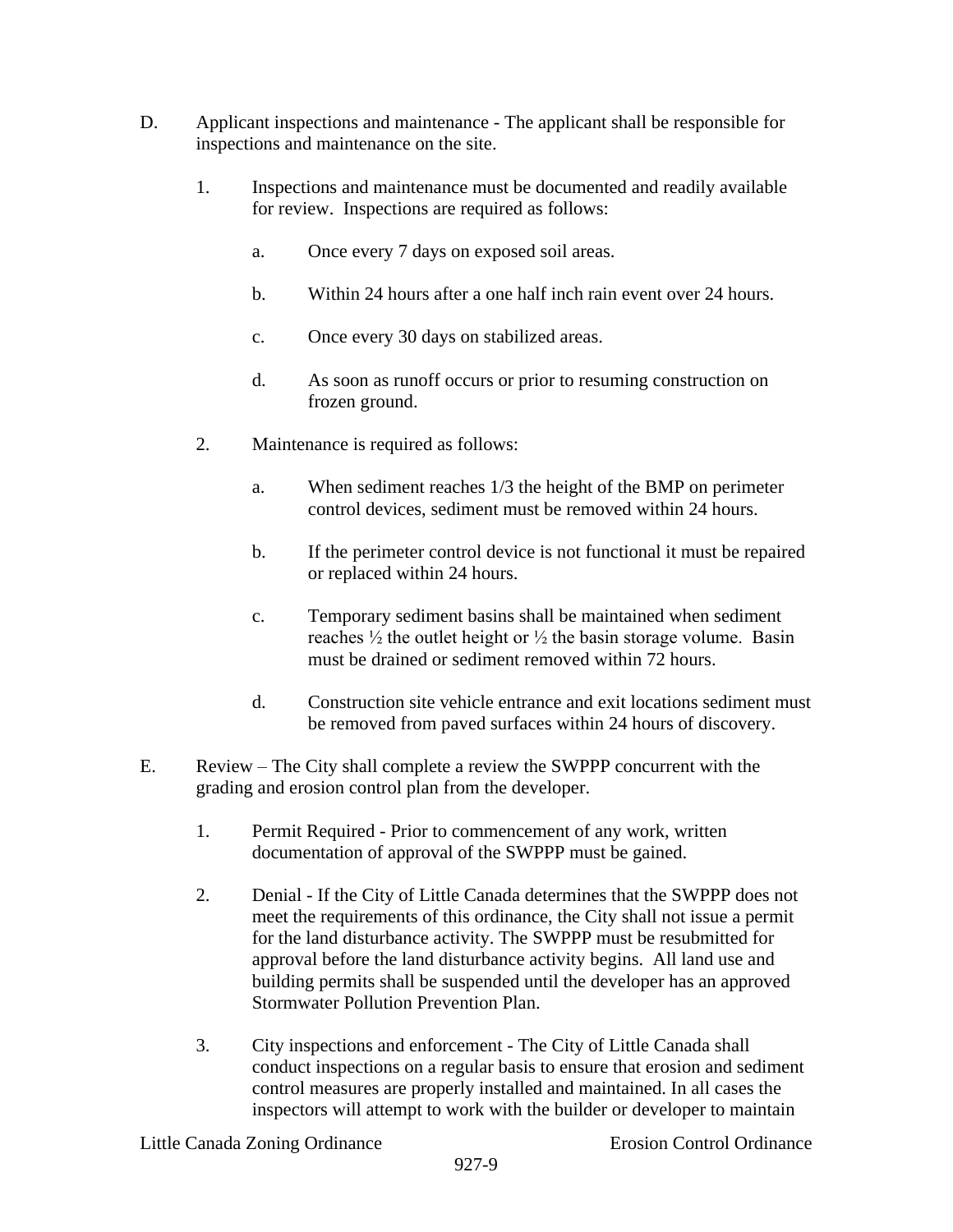proper erosion and sediment control at all sites. A charge will be assessed for any inspections pursuant to fees approved by the fee schedule annually adopted by the City Council that are necessary. In cases where cooperation is withheld, construction stop work orders shall be issued by the City, until erosion and sediment control measures meet the requirements of this ordinance. An inspection must follow before work can commence. Inspections are required as follows:

- a. For residential construction, at the time of footing inspections
- b. At the completion of the project
- c. Prior to the release of financial securities
- F. Modification of Plan. The applicant must amend the SWPPP as necessary to include additional requirements such as additional or modified BMPs designed to correct problems identified or address situations whenever:
	- 1. A change in design, construction, operation, maintenance, weather, or seasonal conditions that has a significant effect on the discharge of pollutants to surface waters or underground waters.
	- 2. Inspections indicate the SWPPP is not effective in eliminating or significantly minimizing the discharge of pollutants to surface waters or underground waters or that the discharges are causing water quality standard exceedances.
	- 3. The SWPPP is not achieving the general objectives of controlling pollutants or is not consistent with the terms and conditions of this permit.
- G. Variance Requests. The City may grant a variance on a case-by-case basis. The content of a variance shall be specific, and shall not affect other approved provisions of a SWPPP.
	- 1. The variance request shall be in writing and include the reason for requesting the variance.
	- 2. Economic hardship is not sufficient reason for granting a variance.
	- 3. The City shall respond to the variance request in writing and include the justification for granting or denying the request.
		- a. Financial Securities. If financial security is not required by development agreement, then the applicant shall provide security for the performance of the work described and delineated on the approved Stormwater Pollution Prevention Plan and related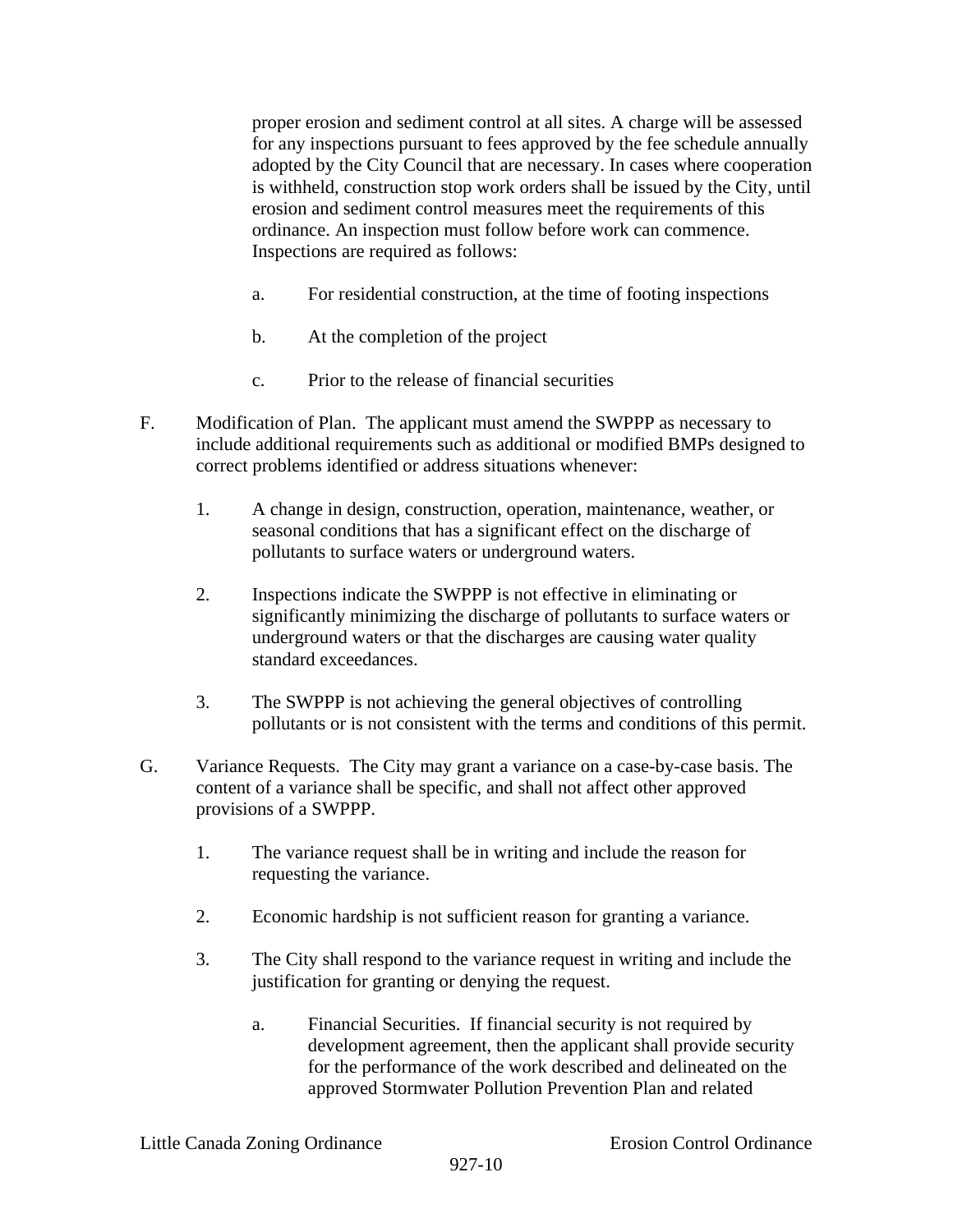remedial work. The amount shall be defined in the City of Little Canada Fee Schedule.

This security shall save the City of Little Canada free and harmless from all suits or claims for damages resulting from the negligent grading, removal, placement or storage of rock, sand, gravel, soil or other like material within the city.

- H. Maintaining the Financial Security. If at anytime during the course of the work this amount falls below 50% of the required deposit, the City may require the developer to make another deposit in the amount necessary to restore the cash deposit to the required amount. If the applicant does not bring the financial security back up to the required amount within seven (7) days after notification by the City that the amount has fallen below 50% of the required amount the City may:
	- 1. Withhold inspections Withhold the scheduling of inspections and/or the issuance of a Certificate of Occupancy.
	- 2. Revocation of permits Revoke any permit issued by the City of Little Canada to the applicant for the site in question or any other of the applicant's sites within the City's jurisdiction.
- I. Action Against the Financial Security. The City may access financial security for remediation actions if any of the conditions listed below exist. The City of Little Canada shall use the security to finance remedial work undertaken by the City, or a private contractor under contract to the City, and to reimburse the City for all direct cost incurred in the process of remedial work including, but not limited to, staff time and attorney's fees.
	- 1. Abandonment The developer ceases land disturbing activities and/or filling and abandons the work site prior to completion of the grading plan.
	- 2. Failure to implement SWPPP The developer fails to conform to the grading plan and/or the SWPPP as approved by the City of Little Canada.
	- 3. Failure to perform The techniques utilized under the SWPPP fail within one year of installation.
	- 4. Failure to reimburse City The developer fails to reimburse the City of Little Canada for corrective action taken.
- J. Emergency Action. If circumstances exist such that noncompliance with this ordinance poses an immediate danger to the public health, safety and welfare, as determined by the City of Little Canada, the City may take emergency preventative action. Any cost to the City may be recovered from the applicant's financial security.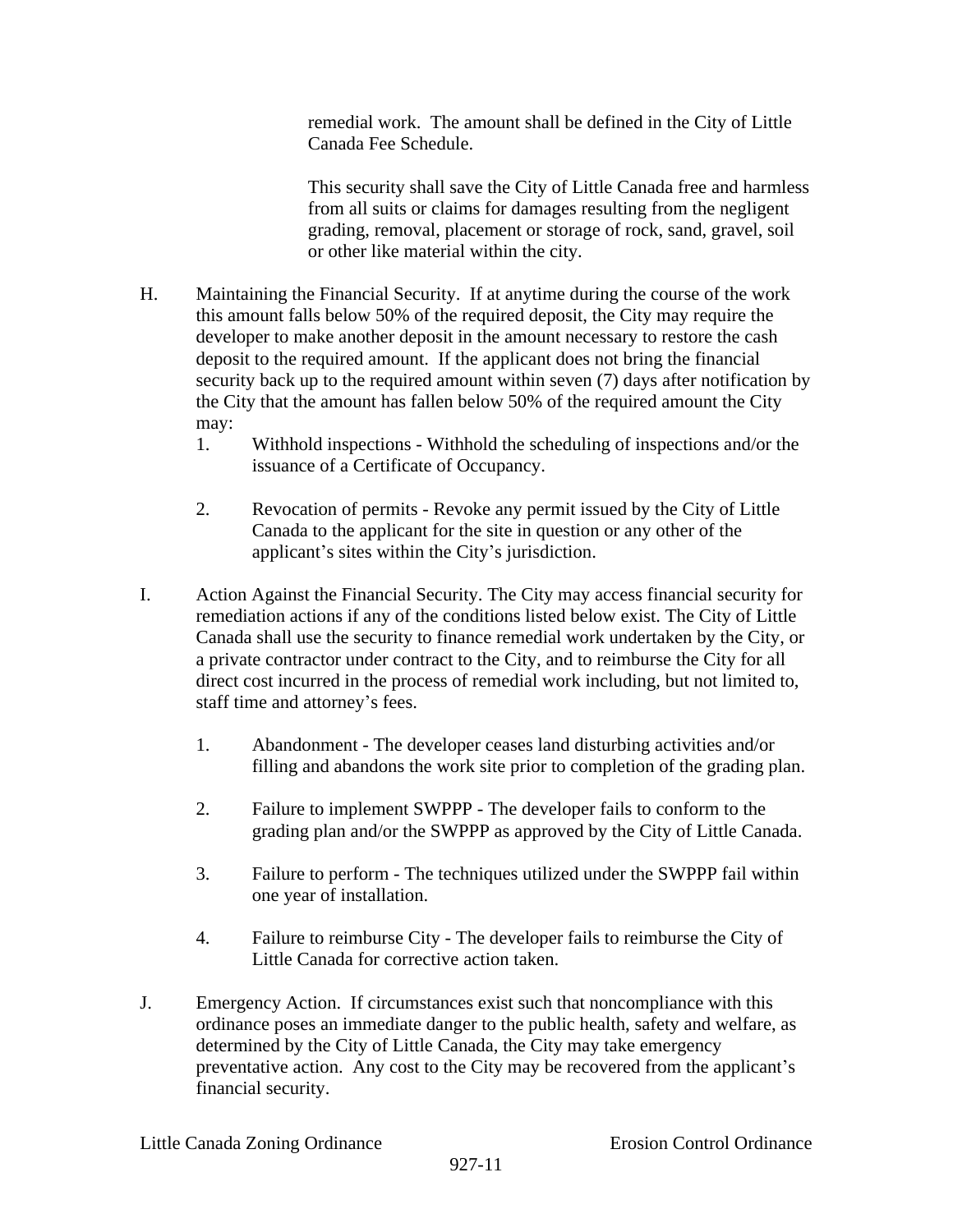- K. Returning the Financial Security. The security deposited with the City for faithful performance of the SWPPP and any related remedial work shall be released one full year after the completion of the installation of all stormwater pollution control measures as shown on the grading and/or the SWPPP and vegetation has been established on the entire site. No interest shall accrue or be paid to the applicant.
- L. Notification of Failure of the SWPPP. The City shall notify the permit holder of the failure of the SWPPP's measures.
	- 1. Initial contact. The initial contact will be to the party or parties listed on the application and/or the SWPPP as contacts. Except during an emergency action, forty-eight (48) hours after notification by the City or seventy-two (72) hours after the failure of erosion control measures, whichever is less, the City at its discretion, may begin corrective work. Such notification should be in writing, but if it is verbal, a written notification should follow as quickly as practical. If after making a good faith effort to notify the responsible party or parties, the City has been unable to establish contact, the City may proceed with corrective work. There are conditions when time is of the essence in controlling erosion. During such a condition the City may take immediate action, and then notify the applicant as soon as possible.
	- 2. Erosion off-site. If erosion breaches the perimeter of the site, the applicant shall immediately develop a cleanup and restoration plan, obtain the rightof-entry from the adjoining property owner, and implement the cleanup and restoration plan within forty-eight (48) hours of obtaining the adjoining property owner's permission. In no case, unless written approval is received from the City, may more than seven (7) calendar days go by without corrective action being taken. If in the discretion of the City, the permit holder does not repair the damage caused by the erosion, the City may do the remedial work required. When restoration to wetlands and other resources are required, the applicant should be required to work with the appropriate agency to ensure that the work is done properly.
	- 3. Erosion into streets, wetlands or water bodies. If eroded soils (including tracked soils from construction activities) enter or appear likely to enter streets, wetlands, or other water bodies, cleanup and repair shall be immediate. The applicant shall provide all traffic control and flagging required to protect the traveling public during the cleanup operations.

# 927.040. FAILURE TO DO CORRECTIVE WORK.

A. Failure to do corrective work. When an applicant fails to conform to any provision of this policy within the time stipulated, the City may take the following actions.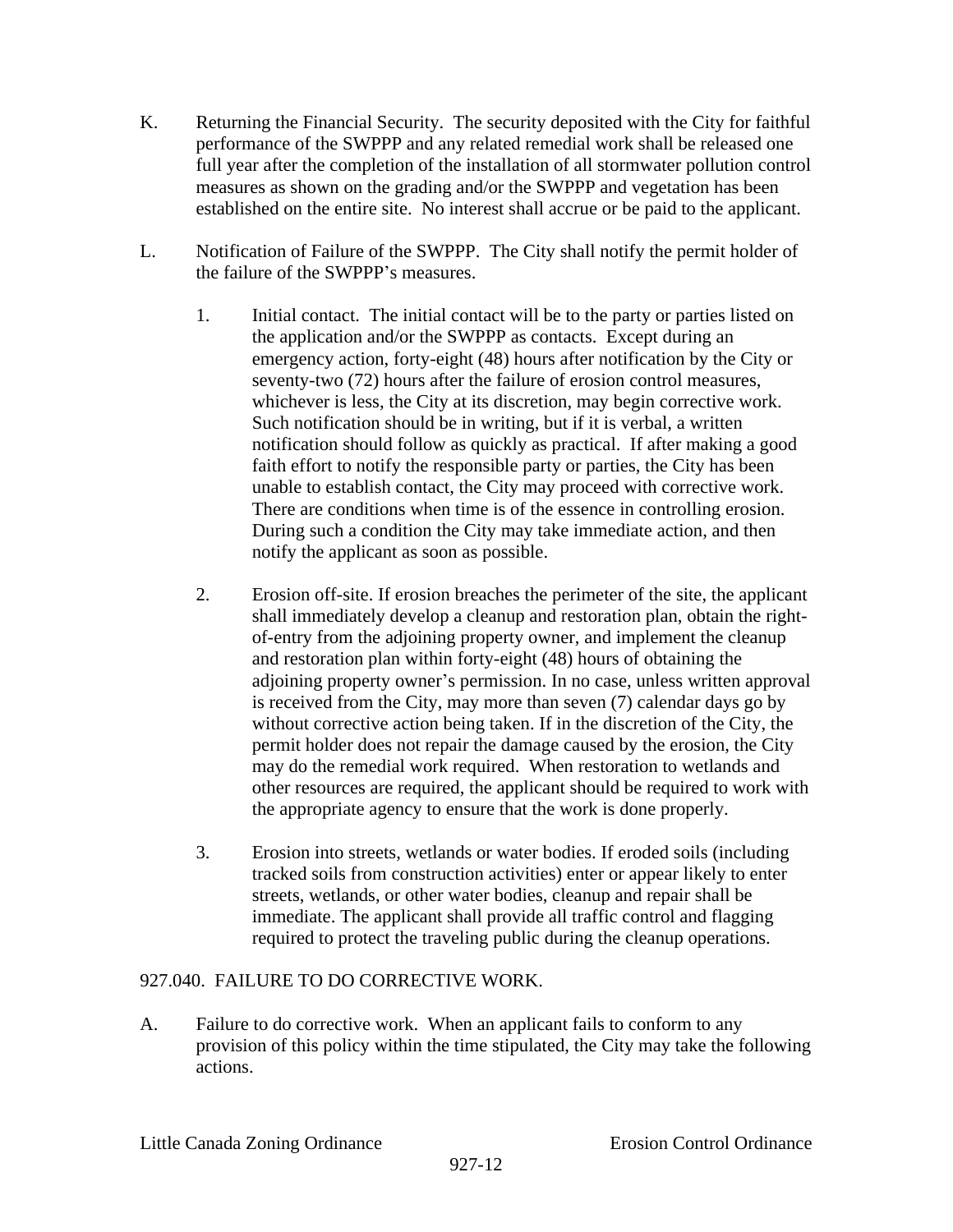- a. Issue a stop work order, withhold the scheduling of inspections, and/or the issuance of a Certificate of Occupancy.
- b. Revoke any approval granted by the City to the applicant for the site in question or any other of the applicant's sites with in the City's jurisdiction.
- c. Correct the deficiency or hire a contractor to correct the deficiency. The approval of the plan constitutes a right-of-entry for the City or its contractor to enter upon the construction site for the purpose of correcting deficiencies in erosion control.
- d. Require reimbursement to the City for all costs incurred in correcting stormwater pollution control deficiencies. If payment is not made within thirty (30) days after costs are incurred by the City, payment will be made from the applicant's financial securities as described in Section G above.
- e. If there is an insufficient financial amount in the applicant's financial securities as described in Section G above then the City may assess the remaining amount against the property. As a condition of the permit, the owner shall waive notice of any assessment hearing to be conducted by the City, concur that the benefit to the property exceeds the amount of the proposed assessment, and waive all rights by virtue of Minnesota Statute 429.081 to challenge the amount or validity of assessment.

# 927.050. ENFORCEMENT.

- A. The City or its designee shall be responsible for enforcing this ordinance.
	- 1. This Ordinance shall be administered and enforced by the Zoning Administrator who is appointed by the City Council. This Zoning Administrator may institute in the name of the City of Little Canada any appropriate actions or proceedings against a violator as provided by statute, charter, or ordinance.
	- 2. The City Administrator or designee (including, but not limited to a Code Enforcement Officer, Zoning Administrator, Sheriff, or other person) may issue a citation for violation of any of the provisions of this Ordinance. Any person who violates any of the provisions of this Ordinance shall be guilty, upon conviction, of a misdemeanor and shall be fined not more than the maximum penalty for a misdemeanor prescribed under state law. Each day that a violation is permitted to exist shall constitute a separate offense.

# 927.060. RIGHT OF ENTRY AND INSPECTION.

A. Powers. The applicant shall allow the City and their authorized representatives, upon presentation of credentials to: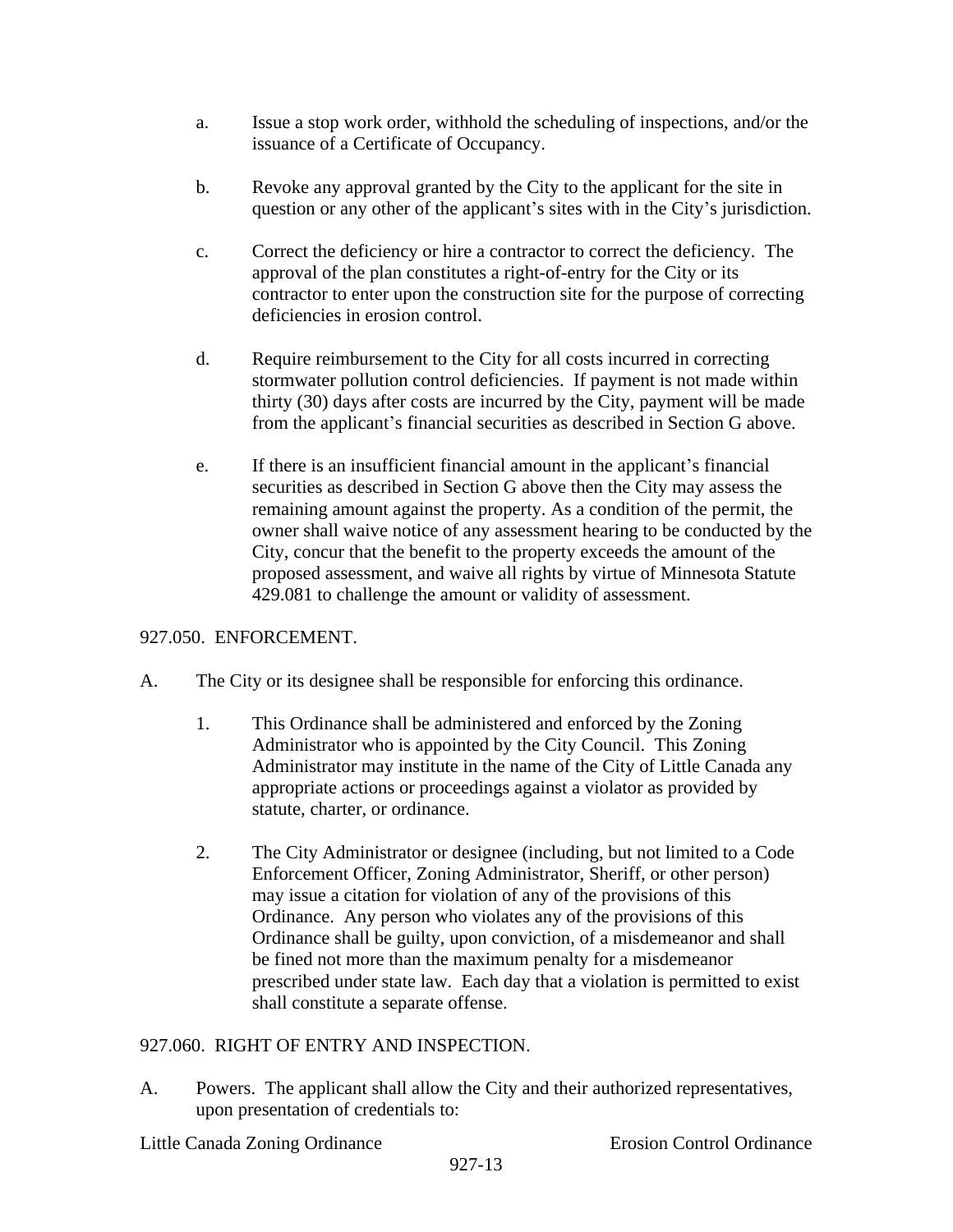- 1. Enter upon the permitted site for the purpose of obtaining information, examination of records, conducting investigations or surveys.
- 2. Bring such equipment upon the permitted development as is necessary to conduct such surveys and investigations.
- 3. Examine and copy any books, papers, records, or memoranda pertaining to activities or records required to be kept under the terms and conditions of this permitted site.
- 4. Inspect the storm water pollution control measures.
- 5. Sample and monitor any items or activities pertaining to storm water pollution control measures.

# 927.070. ABROGATION AND GREATER RESTRICTIONS.

A. It is not intended to repeal, abrogate, or impair any existing easements, covenants, other State, Federal, or other applicable agencies regulations, or deed restrictions. However, where this ordinance imposes greater restrictions, the provisions of this ordinance shall prevail. All other ordinances inconsistent with this ordinance are hereby repealed to the extent of the inconsistency only.

# 927.080. SEVERABILITY

A. The provisions of this ordinance are severable, and if any provision of this ordinance, or application of any provision of this ordinance to any circumstance, is held invalid, the application of such provision to other circumstances, and the remainder of this ordinance must not be affected thereby.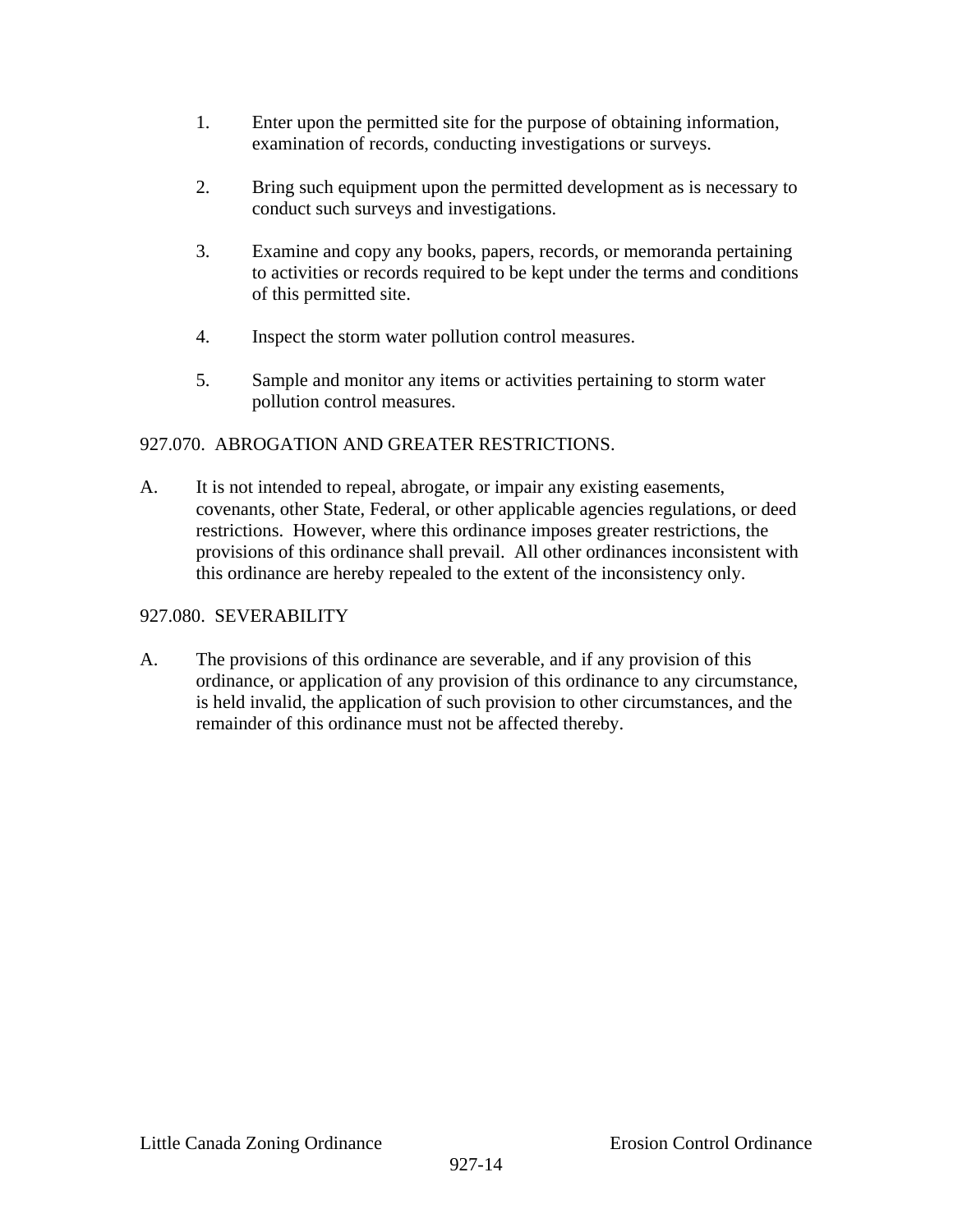### **APPENDIX A—GENERAL**

#### A. GENERAL REQUIREMENTS

All requirements in this Appendix are in addition to **BMPs** already specified in the ordinance. Where provisions of Appendix A conflict with requirements elsewhere in the ordinance, the provisions in Appendix A take precedence. All **BMPs** used to comply with this Appendix must be documented in the **SWPPP** for the project.

#### B. REQUIREMENTS FOR DISCHARGING TO WETLANDS

If the project has any **storm water** discharges with the potential for significant adverse impacts to a **wetland** (e.g., conversion of a natural **wetland** to a **storm water** pond), the **Permittee(s)** must demonstrate that the **wetland** mitigative sequence has been followed in accordance with D.1 or D.2 of this appendix.

- 1. If the potential adverse impacts to a **wetland** on a specific project site have been addressed by permits or other approvals from an official statewide program (U.S. Army Corps of Engineers 404 program, Minnesota Department of Natural Resources, or the State of Minnesota Wetland Conservation Act) that are issued specifically for the project and project site, the **Permittee** may use the permit or other determination issued by these agencies to show that the potential adverse impacts have been addressed. For the purposes of this permit, deminimus actions are determinations by the permitting agency that address the project impacts, whereas a non-jurisdictional determination does not address project impacts.
- 2. If there are impacts from the project that are not addressed in one of the permits or other determinations discussed in Appendix A, Part D.1 (e.g., permanent inundation or flooding of the **wetland**, significant degradation of water quality, excavation, filling, draining), the **Permittee** must minimize all adverse impacts to **wetlands** by utilizing appropriate measures. Measures used must be based on the nature of the **wetland**, its vegetative community types and the established hydrology. These measures include in order of preference:
	- a. Avoid all significant adverse impacts to **wetlands** from the project and post project discharge.
	- b. Minimize any unavoidable impacts from the project and post project discharge.
	- c. Provide compensatory mitigation when the **Permittee** determines that there is no reasonable and practicable alternative to having a significant adverse impact on a **wetland**. For compensatory mitigation, wetland restoration or creation shall be of the same type, size and whenever reasonable and practicable in the same watershed as the impacted wetland.

#### E. DISCHARGES REQUIRING ENVIRONMENTAL REVIEW

This permit does not replace or satisfy any environmental review requirements, including those under the Minnesota Environmental Policy Act (MEPA) or the National Environmental Policy Act (NEPA). The **owner** must complete any environmental review required by law, including any required Environmental Assessment Work Sheets or Environmental Impact Statements, Federal environmental review, or other required review.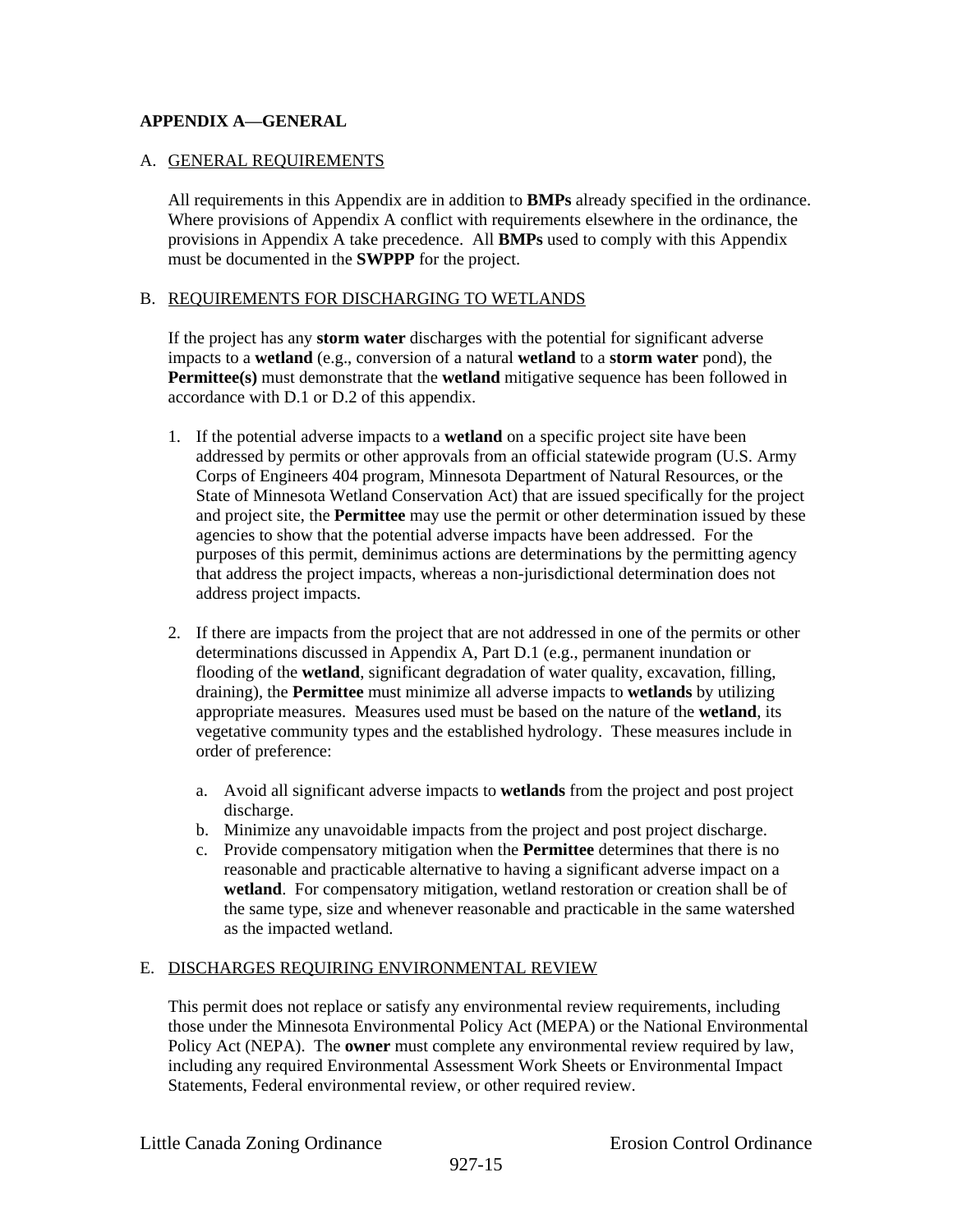### F. DISCHARGES AFFECTING ENDANGERED OR THREATENED SPECIES

This permit does not replace or satisfy any review requirements for Endangered or Threatened species, from new or **expanded discharges** that adversely impact or contribute to adverse impacts on a listed endangered or threatened species or adversely modify a designated critical habitat. The **owner** must conduct any required review and coordinate with appropriate agencies for any project with the potential of affecting threatened or endangered species, or their critical habitat.

### G. DISCHARGES AFFECTING HISTORIC PLACES OR ARCHEOLOGICAL SITES

This permit does not replace or satisfy any review requirements for Historic Places or Archeological Sites, from new or **expanded discharges** which adversely affect properties listed or eligible for listing in the National Register of Historic Places or affecting known or discovered Archeological Sites. The **owner** must be in compliance with National Historic Preservation Act and conduct all required review and coordination related to historic preservation, including significant anthropological sites and any burial sites, with the Minnesota Historic Preservation Officer.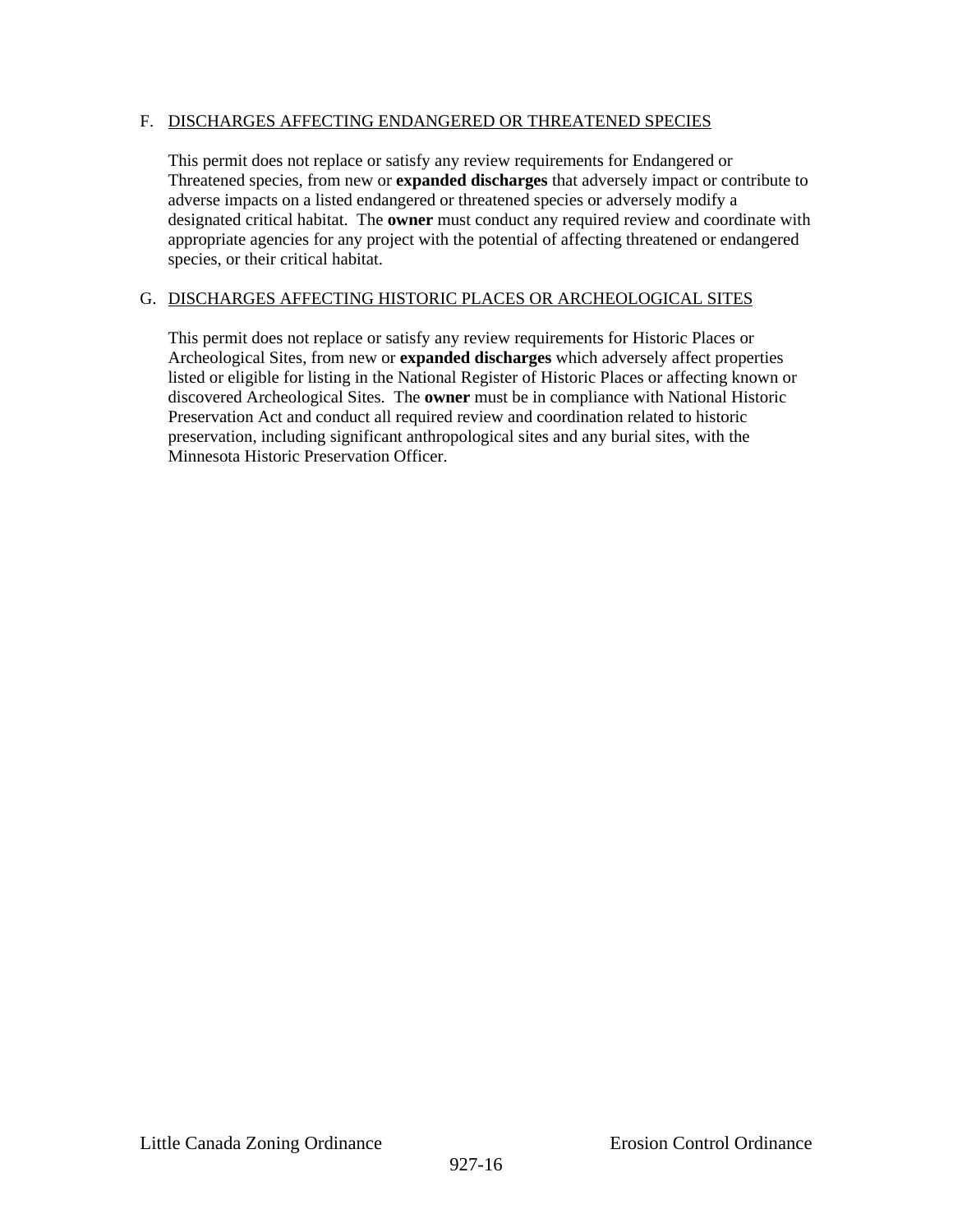### **APPENDIX B. DEFINITIONS**

- 1. "**Applicant**" means the person or party possessing the title of the land on which the construction activities will occur; or if the **construction activity** is for a lease holder, the party or individual identified as the lease holder; or the contracting government agency responsible for the **construction activity**.
- 2. "**Best Management Practices (BMPs)**" means erosion and **sediment control** and water quality management practices that are the most effective and practicable means of controlling, preventing, and minimizing degradation of **surface water**, including avoidance of impacts, construction-phasing, minimizing the length of time soil areas are exposed, prohibitions, and other management practices published by state or designated area-wide planning agencies.

Individual **BMPs** found in this permit are described in the current version of **Protecting Water Quality in Urban Areas**, Minnesota Pollution Control Agency 2000. **BMPs** must be adapted to the site and can be adopted from other sources. However, they must be similar in purpose and at least as effective and stringent as MPCA's **BMPs**. (Other sources include manufacturers specifications, **Storm Water Management for Construction Activities: Developing Pollution Prevention Plans and Best Management Practices**, U.S. Environmental Protection Agency 1992, and **Erosion Control Design Manual**, Minnesota Department of Transportation, et al, 1993).

- 3. **"Commissioner"** means the **Commissioner** of the Minnesota Pollution Control Agency or the **Commissioner's** designee.
- 4. **"Common Plan of Development or Sale"** means a contiguous area where multiple separate and distinct land disturbing activities may be taking place at different times, on different schedules, but under one proposed plan. One plan is broadly defined to include design, permit application, advertisement or physical demarcation indicating that land-disturbing activities may occur.
- 5. "**Construction Activity**" For this permit, **construction activity** includes **construction activity** as defined in 40 C.F.R. part 122.26(b)(14)(x) and **small construction activity** as defined in 40 C.F.R. part  $122.26(b)(15)$ . This includes a disturbance to the land that results in a change in the topography, existing soil cover (both vegetative and non-vegetative), or the existing soil topography that may result in accelerated **storm water** runoff, leading to soil erosion and movement of sediment into **surface waters** or drainage systems. Examples of construction activity may include clearing, grading, filling and excavating. **Construction activity** includes the disturbance of less than one acre of total land area that is a part of a larger **common plan of development or sale** if the larger common plan will ultimately disturb one  $(1)$  acre or more.
- 6. **"Dewatering**" means the removal of water for **construction activity**. It can be a discharge of appropriated surface or groundwater to dry and/or solidify a construction site. It may require Minnesota Department of Natural Resources permits to be appropriated and if contaminated may require other MPCA permits to be discharged.
- 7. "**Energy Dissipation**" means methods employed at pipe outlets to prevent erosion. Examples include, but are not limited to: concrete aprons, riprap, splash pads, and gabions that are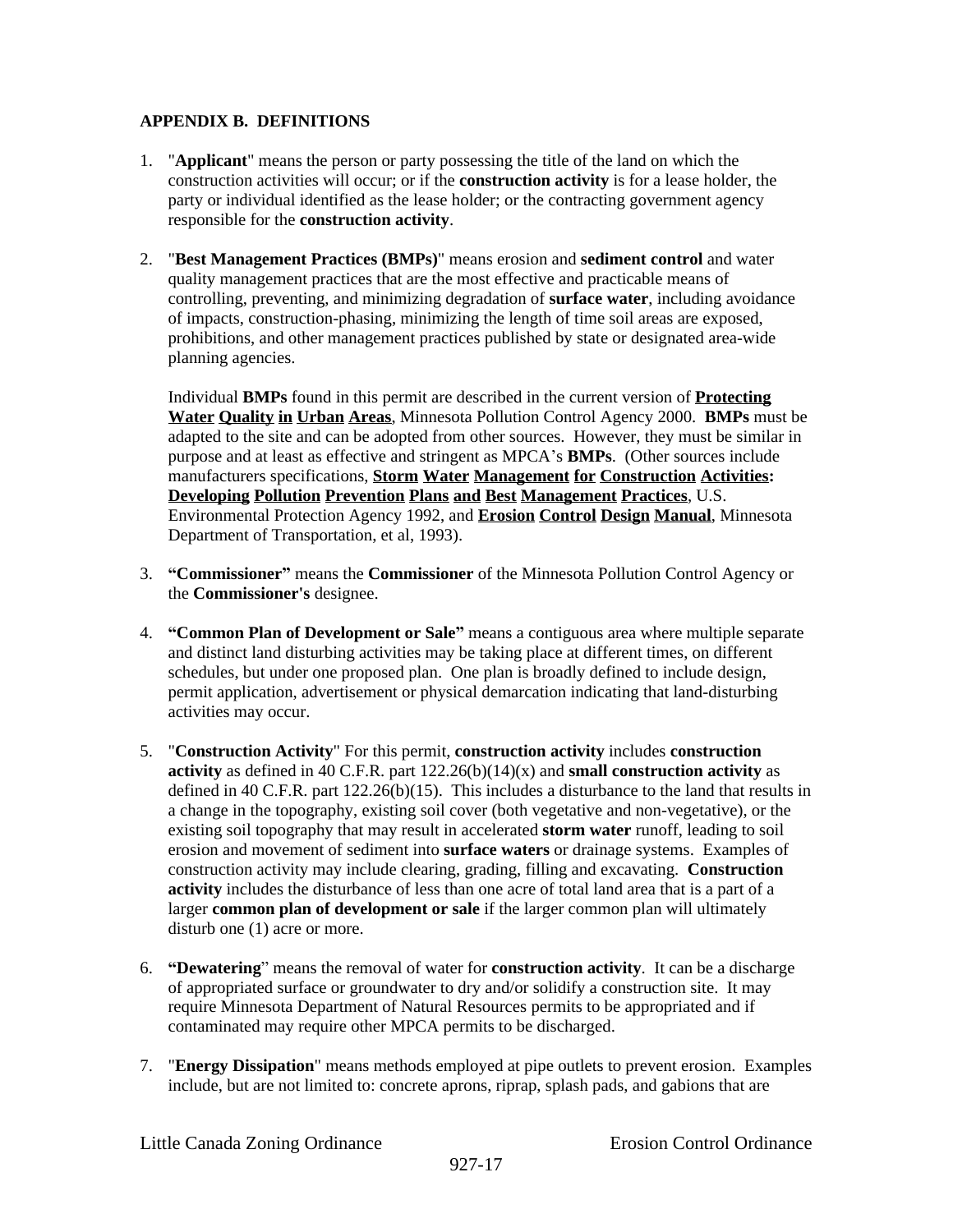designed to prevent erosion.

- 8. **"Erosion Prevention"** means measures employed to prevent erosion including but not limited to: soil stabilization practices, limited grading, mulch, temporary or **permanent cover**, and construction phasing.
- 9. "**Final Stabilization**" means that either:
	- a. All soil disturbing activities at the site have been completed and a uniform (e.g., evenly distributed, without large bare areas) perennial vegetative cover with a density of 70% of the native background vegetative cover for the area has been established on all unpaved areas and areas not covered by permanent structures, or equivalent permanent stabilization measures (such as the use of riprap, gabions, or geotextiles) have been employed;
	- b. For individual lots in residential construction by either: (a) The homebuilder completing **final stabilization** as specified above, or (b) the homebuilder establishing temporary stabilization including perimeter controls for an individual lot prior to occupation of the home by the homeowner and informing the homeowner of the need for, and benefits of, **final stabilization**. (Homeowners typically have an incentive to put in the landscaping functionally equivalent to **final stabilization** as quick as possible to keep mud out of their homes and off sidewalks and driveways.); or
	- c. For construction projects on land used for agricultural purposes (e.g., pipelines across crop or range land) **final stabilization** may be accomplished by returning the disturbed land to its preconstruction agricultural use. Areas disturbed that were not previously used for agricultural activities, such as buffer strips immediately adjacent to **surface waters** and drainage systems, and areas which are not being returned to their preconstruction agricultural use must meet the **final stabilization** criteria in (a) or (b) above.
- 10. "**General Contractor**" means the party who signs the construction contract with the **applicant** to construct the project described in the final plans and specifications. Where the construction project involves more than one contractor, the **general contractor** will be the party responsible for managing the project on behalf of the **applicant**. In some cases, the **applicant** may be the **general contractor**. In these cases, the **applicant** may contract an individual as the **operator** who would become the Co-Permittee.
- 11. "**Homeowner Factsheet"** means a fact sheet developed by the MPCA to be given to homeowners at the time of sale by a builder to inform the homeowner of the need for, and benefits of, **final stabilization**.
- 12. "**Impervious Surface**" means a constructed hard surface that either prevents or retards the entry of water into the soil and causes water to run off the surface in greater quantities and at an increased rate of flow than prior to development. Examples include rooftops, sidewalks, patios, driveways, parking lots, storage areas, and concrete, asphalt, or gravel roads.
- 13. "**National Pollutant Discharge Elimination System (NPDES)**" means the program for issuing, modifying, revoking, reissuing, terminating, monitoring, and enforcing permits under the Clean Water Act (Sections 301, 318, 402, and 405) and United States Code of Federal Regulations Title 33, Sections 1317, 1328, 1342, and 1345..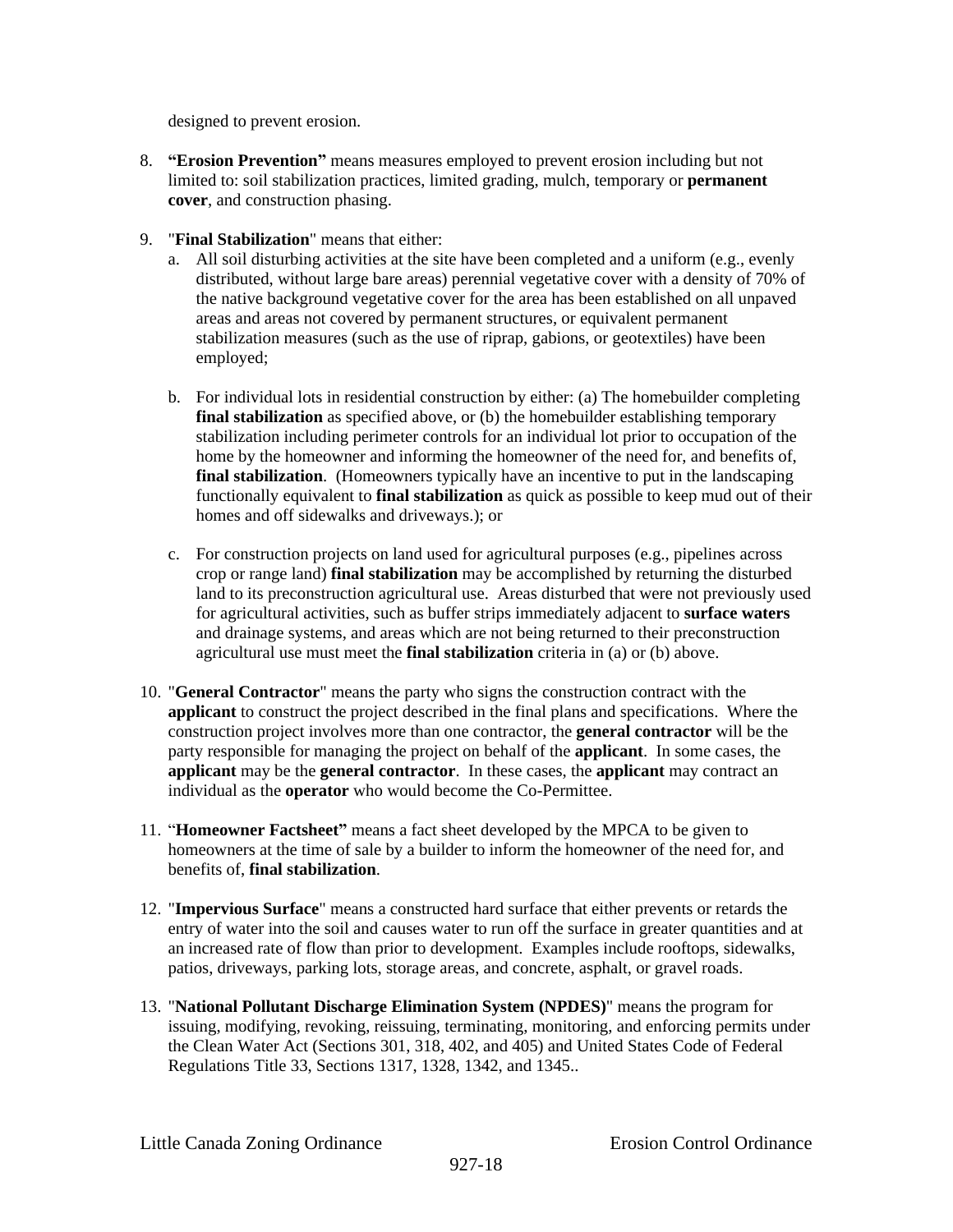- 14. "**Normal Wetted Perimeter**" means the area of a conveyance, such as a ditch, channel, or pipe that is in contact with water during flow events that are expected to occur once every year.
- 15. "**Notice of Termination**" means notice to terminate coverage under this permit after construction is complete, the site has undergone **final stabilization**, and maintenance agreements for all permanent facilities have been established, in accordance with all applicable conditions of this permit. **Notice of Termination** forms are available from the MPCA.
- 16. **"Operator"** means the person (usually the **general contractor**), designated by the **applicant**, who has day to day operational control and/or the ability to modify project plans and specifications related to the **SWPPP**. The person must be knowledgeable in those areas of the permit for which the **operator** is responsible, (Part II.B. and Part IV.) and must perform those responsibilities in a workmanlike manner.
- 17. "**Permanent Cover**" means **final stabilization**. Examples include grass, gravel, asphalt, and concrete.
- 18. "**Permittee**" means a person or persons, firm, or governmental agency or other institution that signs the application submitted to the MPCA and is responsible for compliance with the terms and conditions of this permit.
- 19. **"Saturated Soil"** means the highest seasonal elevation in the soil that is in a reduced chemical state because of soil voids being filled with water. **Saturated soil** is evidenced by the presence of redoximorphic features or other information.
- 20. "**Sediment Control**" means methods employed to prevent sediment from leaving the site. **Sediment control** practices include silt fences, sediment traps, earth dikes, drainage swales, check dams, subsurface drains, pipe slope drains, storm drain inlet protection, and temporary or permanent sedimentation basins.
- 21. "**Small Construction Activity**" means small construction activity as defined in 40 C.F.R. part 122.26(b)(15) . Small construction activities include clearing, grading and excavating that result in land disturbance of equal to or greater than one acre and less than five acres. **Small construction activity** includes the disturbance of less than one (1) acre of total land area that is part of a larger **common plan of development or sale** if the larger common plan will ultimately disturb equal to or greater than one and less than five (5) acres.
- 22. "**Stabilized**" means the exposed ground surface has been covered by appropriate materials such as mulch, staked sod, riprap, wood fiber blanket, or other material that prevents erosion from occurring. Grass seeding is not stabilization.
- 23. "**Standard Plates**" means general drawings having or showing similar characteristics or qualities that are representative of a construction practice or activity.
- 24. "**Storm water**" is defined under Minn. R. 7077.0105, subp. 41(b), and includes precipitation runoff, **storm water** runoff, snow melt runoff, and any other surface runoff and drainage.